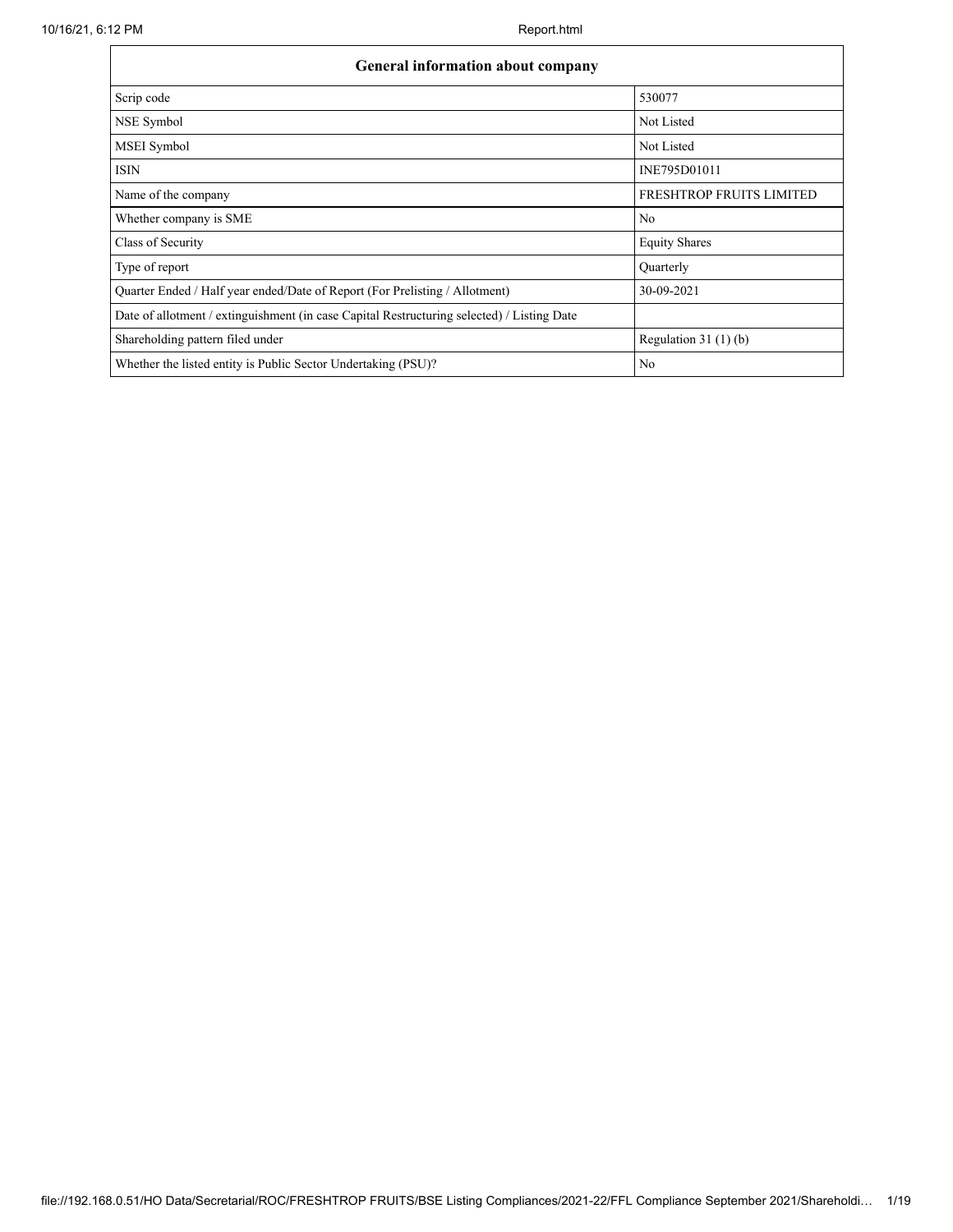|                       | <b>Declaration</b>                                                                        |                |                                |                       |                             |  |  |  |  |  |  |
|-----------------------|-------------------------------------------------------------------------------------------|----------------|--------------------------------|-----------------------|-----------------------------|--|--|--|--|--|--|
| Sr.<br>N <sub>0</sub> | Particular                                                                                | Yes/No         | Promoter and<br>Promoter Group | Public<br>shareholder | Non Promoter-<br>Non Public |  |  |  |  |  |  |
| $\overline{1}$        | Whether the Listed Entity has issued any partly paid up shares?                           | N <sub>0</sub> | No.                            | N <sub>0</sub>        | N <sub>0</sub>              |  |  |  |  |  |  |
| $\overline{2}$        | Whether the Listed Entity has issued any Convertible Securities<br>າ                      | N <sub>0</sub> | No.                            | N <sub>0</sub>        | N <sub>0</sub>              |  |  |  |  |  |  |
| $\overline{3}$        | Whether the Listed Entity has issued any Warrants?                                        | N <sub>0</sub> | No.                            | N <sub>0</sub>        | N <sub>0</sub>              |  |  |  |  |  |  |
| $\overline{4}$        | Whether the Listed Entity has any shares against which<br>depository receipts are issued? | No             | No.                            | N <sub>0</sub>        | N <sub>0</sub>              |  |  |  |  |  |  |
| $\overline{5}$        | Whether the Listed Entity has any shares in locked-in?                                    | N <sub>0</sub> | No.                            | N <sub>0</sub>        | N <sub>0</sub>              |  |  |  |  |  |  |
| 6                     | Whether any shares held by promoters are pledge or otherwise<br>encumbered?               | N <sub>0</sub> | No.                            |                       |                             |  |  |  |  |  |  |
| $\overline{7}$        | Whether company has equity shares with differential voting<br>rights?                     | No             | No.                            | N <sub>0</sub>        | N <sub>0</sub>              |  |  |  |  |  |  |
| 8                     | Whether the listed entity has any significant beneficial owner?                           | Yes            |                                |                       |                             |  |  |  |  |  |  |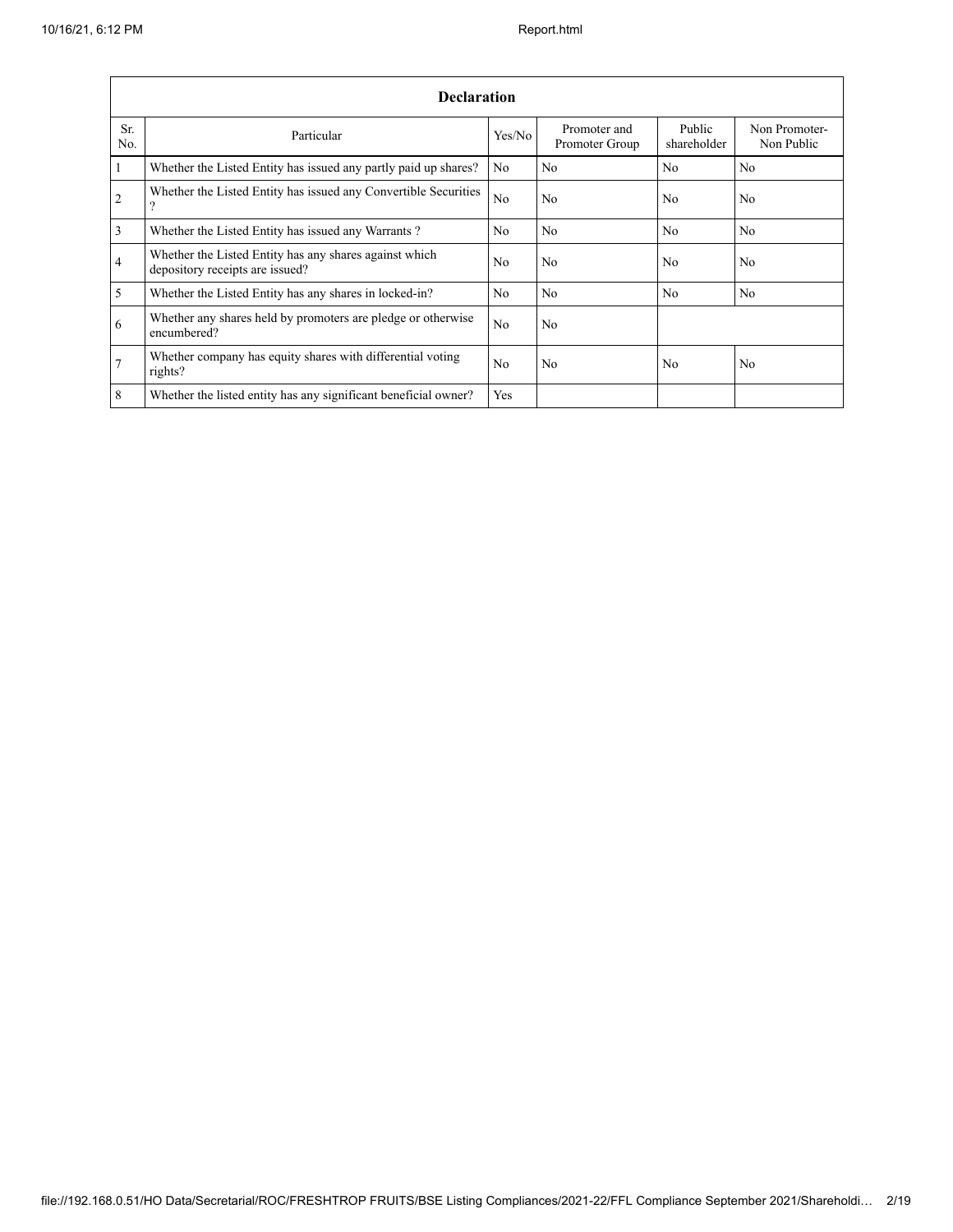| Table 1 - Summary Statement holding of specified securities |                                           |              |                      |                             |                          |                              |                                        |                                                                  |               |            |                     |
|-------------------------------------------------------------|-------------------------------------------|--------------|----------------------|-----------------------------|--------------------------|------------------------------|----------------------------------------|------------------------------------------------------------------|---------------|------------|---------------------|
| Category<br>of<br>(1)<br>(II)                               | Category                                  | Nos. Of      | No. of<br>fully paid | No. Of<br>Partly<br>paid-up | No. Of<br>shares         | Total nos.<br>shares         | Shareholding as a<br>% of total no. of | Number of Voting Rights held in each<br>class of securities (IX) |               |            |                     |
|                                                             | shareholder                               | shareholders | up equity            | equity                      | underlying<br>Depository | held (VII)                   | shares (calculated<br>as per SCRR,     | No of Voting (XIV) Rights                                        |               | Total as a |                     |
|                                                             |                                           | (III)        | shares<br>held (IV)  | shares<br>held<br>(V)       | Receipts<br>(VI)         | $= (IV) +$<br>$(V)$ + $(VI)$ | 1957) (VIII) As a<br>% of $(A+B+C2)$   | Class eg:<br>X                                                   | Class<br>eg:y | Total      | $%$ of<br>$(A+B+C)$ |
| (A)                                                         | Promoter<br>&<br>Promoter<br>Group        | 6            | 6255333              |                             |                          | 6255333                      | 58.53                                  | 6255333                                                          |               | 6255333    | 58.53               |
| (B)                                                         | Public                                    | 7160         | 4432663              |                             |                          | 4432663                      | 41.47                                  | 4432663                                                          |               | 4432663    | 41.47               |
| (C)                                                         | <b>Non</b><br>Promoter-<br>Non Public     |              |                      |                             |                          |                              |                                        |                                                                  |               |            |                     |
| (C1)                                                        | <b>Shares</b><br>underlying<br><b>DRs</b> |              |                      |                             |                          |                              |                                        |                                                                  |               |            |                     |
| (C2)                                                        | Shares held<br>by<br>Employee<br>Trusts   |              |                      |                             |                          |                              |                                        |                                                                  |               |            |                     |
|                                                             | Total                                     | 7166         | 10687996             |                             |                          | 10687996                     | 100                                    | 10687996                                                         |               | 10687996   | 100                 |

# **Table I - Summary Statement holding of specified securities**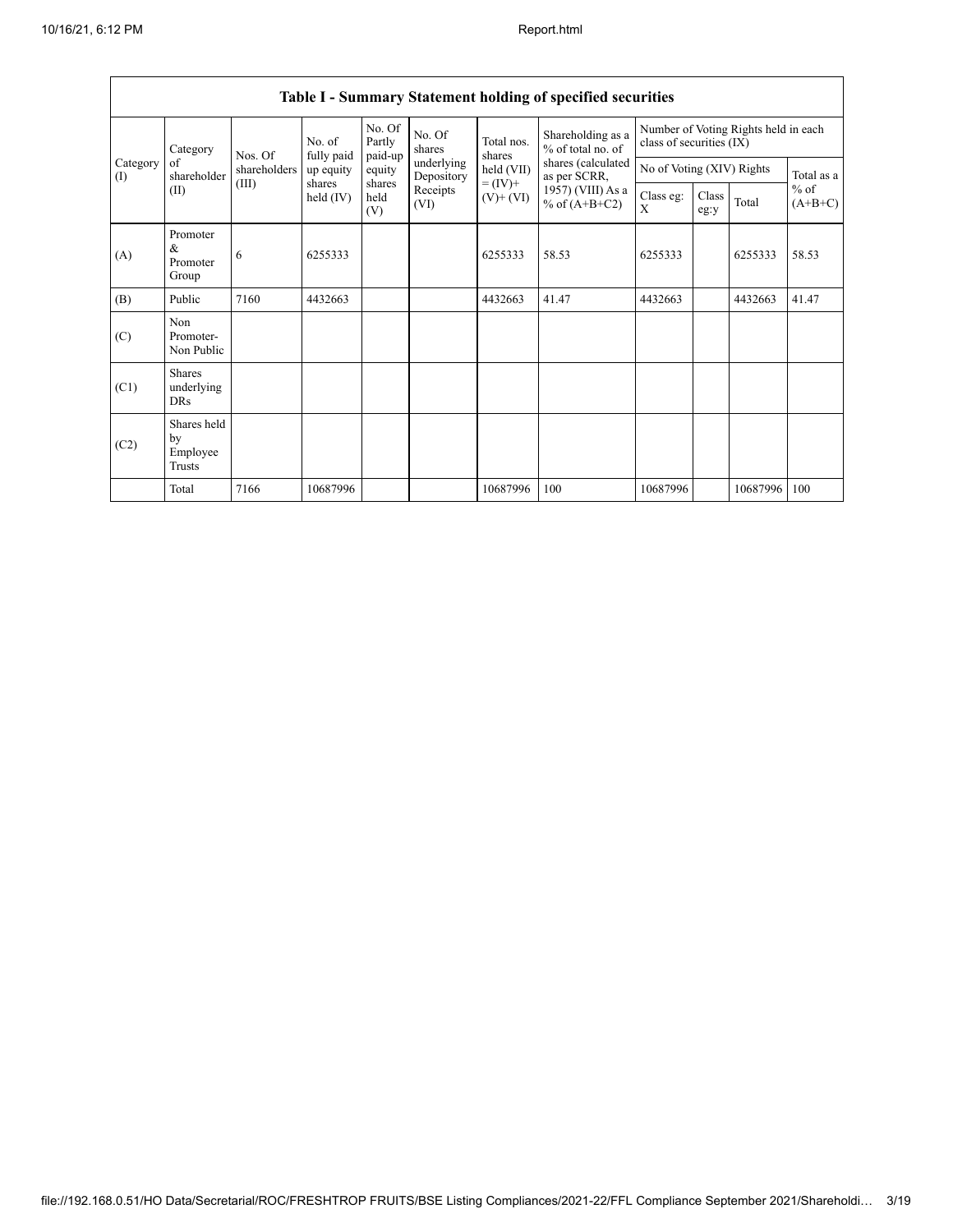| Table I - Summary Statement holding of specified securities |                                           |                                                                                                                                                                         |                                                  |                                                                                            |                                                                                    |                                                         |            |                                                                               |                                |                                       |
|-------------------------------------------------------------|-------------------------------------------|-------------------------------------------------------------------------------------------------------------------------------------------------------------------------|--------------------------------------------------|--------------------------------------------------------------------------------------------|------------------------------------------------------------------------------------|---------------------------------------------------------|------------|-------------------------------------------------------------------------------|--------------------------------|---------------------------------------|
| Category<br>(I)                                             | Category<br>of<br>shareholder<br>(II)     | No. Of<br>No. of<br>Shares<br><b>Shares</b><br>Underlying<br>Underlying<br>Outstanding<br>Outstanding<br>convertible<br><b>Warrants</b><br>securities<br>$(X_i)$<br>(X) |                                                  | No. Of Shares<br>Underlying<br>Outstanding<br>convertible                                  | Shareholding, as a %<br>assuming full<br>conversion of<br>convertible securities ( | Number of<br>Locked in<br>shares (XII)                  |            | Number of<br><b>Shares</b><br>pledged or<br>otherwise<br>encumbered<br>(XIII) |                                | Number of<br>equity shares<br>held in |
|                                                             |                                           |                                                                                                                                                                         | securities and<br>No. Of<br>Warrants (Xi)<br>(a) | as a percentage of<br>diluted share capital)<br>$(XI) = (VII)+(X) As a %$<br>of $(A+B+C2)$ | No.<br>(a)                                                                         | As a<br>$%$ of<br>total<br><b>Shares</b><br>held<br>(b) | No.<br>(a) | As $\mathbf{a}$<br>$%$ of<br>total<br><b>Shares</b><br>held<br>(b)            | dematerialized<br>form $(XIV)$ |                                       |
| (A)                                                         | Promoter<br>&<br>Promoter<br>Group        |                                                                                                                                                                         |                                                  |                                                                                            | 58.53                                                                              |                                                         |            |                                                                               |                                | 6255333                               |
| (B)                                                         | Public                                    |                                                                                                                                                                         |                                                  |                                                                                            | 41.47                                                                              |                                                         |            |                                                                               |                                | 4257259                               |
| (C)                                                         | Non<br>Promoter-<br>Non Public            |                                                                                                                                                                         |                                                  |                                                                                            |                                                                                    |                                                         |            |                                                                               |                                |                                       |
| (C1)                                                        | <b>Shares</b><br>underlying<br><b>DRs</b> |                                                                                                                                                                         |                                                  |                                                                                            |                                                                                    |                                                         |            |                                                                               |                                |                                       |
| (C2)                                                        | Shares held<br>by<br>Employee<br>Trusts   |                                                                                                                                                                         |                                                  |                                                                                            |                                                                                    |                                                         |            |                                                                               |                                |                                       |
|                                                             | Total                                     |                                                                                                                                                                         |                                                  |                                                                                            | 100                                                                                |                                                         |            |                                                                               |                                | 10512592                              |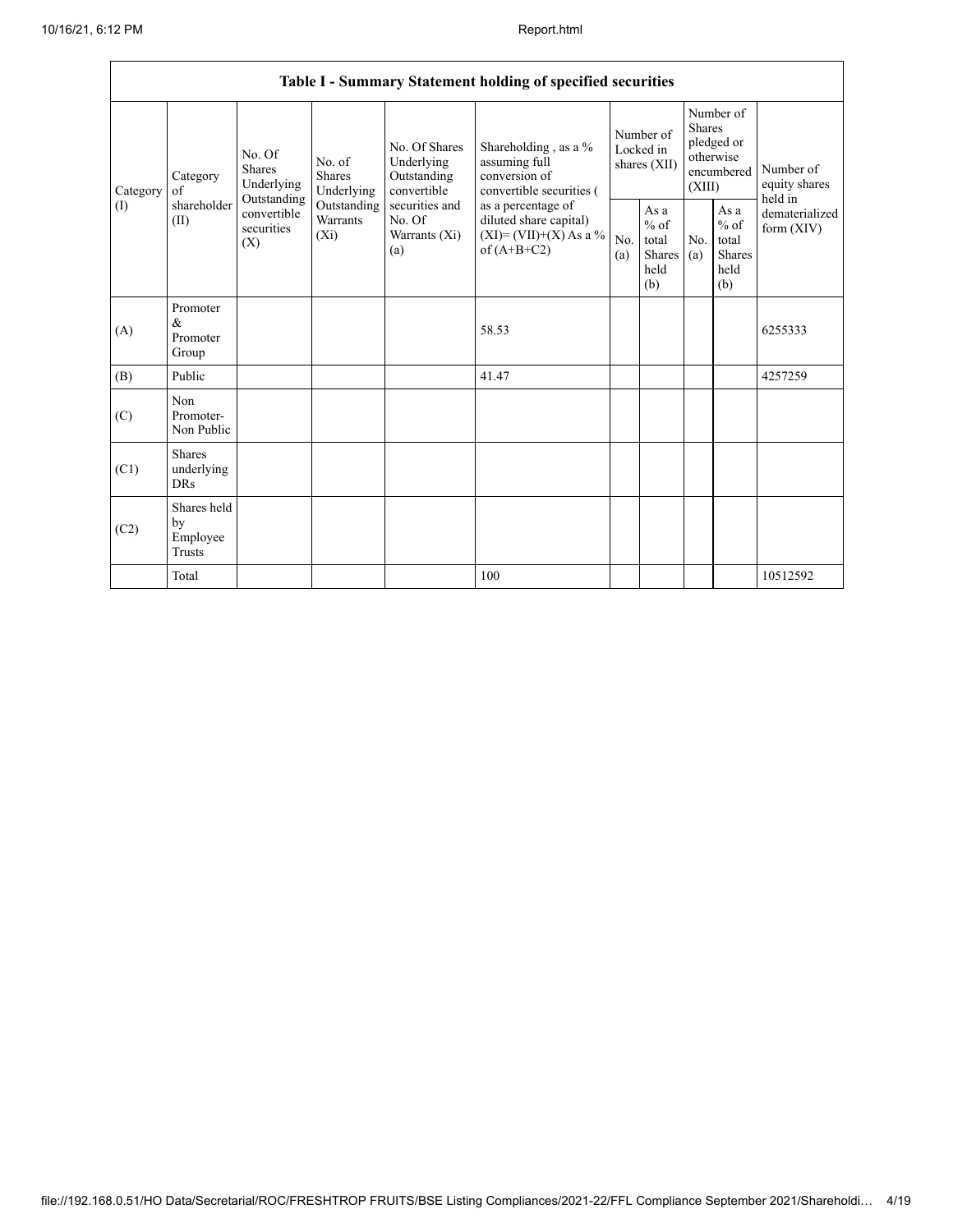|                                                                                                | Table II - Statement showing shareholding pattern of the Promoter and Promoter Group                                |                         |                                                            |                                                          |                                                        |                             |                                                      |                           |               |                                      |                           |
|------------------------------------------------------------------------------------------------|---------------------------------------------------------------------------------------------------------------------|-------------------------|------------------------------------------------------------|----------------------------------------------------------|--------------------------------------------------------|-----------------------------|------------------------------------------------------|---------------------------|---------------|--------------------------------------|---------------------------|
|                                                                                                |                                                                                                                     |                         | No. of<br>fully paid<br>up equity<br>shares<br>held $(IV)$ | No.<br><b>Of</b>                                         | No. Of                                                 | Total nos.                  | Shareholding<br>as a % of                            | class of securities (IX)  |               | Number of Voting Rights held in each |                           |
| Sr.                                                                                            | Category &<br>Name of the<br>Shareholders (I)                                                                       | Nos. Of<br>shareholders |                                                            | Partly<br>paid-<br>up<br>equity<br>shares<br>held<br>(V) | shares<br>underlying<br>Depository<br>Receipts<br>(VI) | shares<br>held<br>$(VII) =$ | total no. of<br>shares<br>(calculated as             | No of Voting (XIV) Rights |               |                                      | Total<br>as a %<br>of     |
|                                                                                                |                                                                                                                     | (III)                   |                                                            |                                                          |                                                        | $(IV)+$<br>$(V)$ + $(VI)$   | per SCRR,<br>1957) (VIII)<br>As a % of<br>$(A+B+C2)$ | Class eg:<br>X            | Class<br>eg:y | Total                                | Total<br>Voting<br>rights |
| A                                                                                              | Table II - Statement showing shareholding pattern of the Promoter and Promoter Group                                |                         |                                                            |                                                          |                                                        |                             |                                                      |                           |               |                                      |                           |
| (1)                                                                                            | Indian                                                                                                              |                         |                                                            |                                                          |                                                        |                             |                                                      |                           |               |                                      |                           |
| (a)                                                                                            | Individuals/Hindu<br>undivided Family                                                                               | 5                       | 4153685                                                    |                                                          |                                                        | 4153685                     | 38.86                                                | 4153685                   |               | 4153685                              | 38.86                     |
| (d)                                                                                            | Any Other<br>(specify)                                                                                              | $\mathbf{1}$            | 2101648                                                    |                                                          |                                                        | 2101648                     | 19.66                                                | 2101648                   |               | 2101648                              | 19.66                     |
| Sub-Total<br>(A)(1)                                                                            |                                                                                                                     | 6                       | 6255333                                                    |                                                          |                                                        | 6255333                     | 58.53                                                | 6255333                   |               | 6255333                              | 58.53                     |
| (2)                                                                                            | Foreign                                                                                                             |                         |                                                            |                                                          |                                                        |                             |                                                      |                           |               |                                      |                           |
| Total<br>Shareholding<br>of Promoter<br>and<br>Promoter<br>Group $(A)=$<br>$(A)(1)+(A)$<br>(2) |                                                                                                                     | 6                       | 6255333                                                    |                                                          |                                                        | 6255333                     | 58.53                                                | 6255333                   |               | 6255333                              | 58.53                     |
| $\, {\bf B}$                                                                                   | Table III - Statement showing shareholding pattern of the Public shareholder                                        |                         |                                                            |                                                          |                                                        |                             |                                                      |                           |               |                                      |                           |
| (1)                                                                                            | Institutions                                                                                                        |                         |                                                            |                                                          |                                                        |                             |                                                      |                           |               |                                      |                           |
| (e)                                                                                            | Foreign Portfolio<br>Investors                                                                                      | $\mathbf{1}$            | 18373                                                      |                                                          |                                                        | 18373                       | 0.17                                                 | 18373                     |               | 18373                                | 0.17                      |
| (f)                                                                                            | Financial<br>Institutions/<br><b>Banks</b>                                                                          | 1                       | 25                                                         |                                                          |                                                        | 25                          | $\boldsymbol{0}$                                     | 25                        |               | 25                                   | $\bf{0}$                  |
| Sub-Total<br>(B)(1)                                                                            |                                                                                                                     | 2                       | 18398                                                      |                                                          |                                                        | 18398                       | 0.17                                                 | 18398                     |               | 18398                                | 0.17                      |
| (3)                                                                                            | Non-institutions                                                                                                    |                         |                                                            |                                                          |                                                        |                             |                                                      |                           |               |                                      |                           |
| (a(i))                                                                                         | Individuals -<br>i.Individual<br>shareholders<br>holding nominal<br>share capital up<br>to Rs. 2 lakhs.             | 6772                    | 2601596                                                    |                                                          |                                                        | 2601596                     | 24.34                                                | 2601596                   |               | 2601596                              | 24.34                     |
| (a(ii))                                                                                        | Individuals - ii.<br>Individual<br>shareholders<br>holding nominal<br>share capital in<br>excess of Rs. 2<br>lakhs. | 14                      | 753183                                                     |                                                          |                                                        | 753183                      | 7.05                                                 | 753183                    |               | 753183                               | 7.05                      |
| (b)                                                                                            | NBFCs registered<br>with RBI                                                                                        | $\mathbf{1}$            | 600                                                        |                                                          |                                                        | 600                         | 0.01                                                 | 600                       |               | 600                                  | 0.01                      |
| (e)                                                                                            | Any Other<br>(specify)                                                                                              | 371                     | 1058886                                                    |                                                          |                                                        | 1058886                     | 9.91                                                 | 1058886                   |               | 1058886                              | 9.91                      |
| Sub-Total<br>(B)(3)                                                                            |                                                                                                                     | 7158                    | 4414265                                                    |                                                          |                                                        | 4414265                     | 41.3                                                 | 4414265                   |               | 4414265                              | 41.3                      |
| <b>Total Public</b><br>Shareholding<br>$(B)=(B)(1)+$<br>$(B)(2)+(B)$<br>(3)                    |                                                                                                                     | 7160                    | 4432663                                                    |                                                          |                                                        | 4432663                     | 41.47                                                | 4432663                   |               | 4432663                              | 41.47                     |
| ${\bf C}$                                                                                      | Table IV - Statement showing shareholding pattern of the Non Promoter- Non Public shareholder                       |                         |                                                            |                                                          |                                                        |                             |                                                      |                           |               |                                      |                           |
| Total (                                                                                        |                                                                                                                     | 7166                    | 10687996                                                   |                                                          |                                                        | 10687996                    | 100                                                  | 10687996                  |               | 10687996                             | 100                       |

file://192.168.0.51/HO Data/Secretarial/ROC/FRESHTROP FRUITS/BSE Listing Compliances/2021-22/FFL Compliance September 2021/Shareholdi… 5/19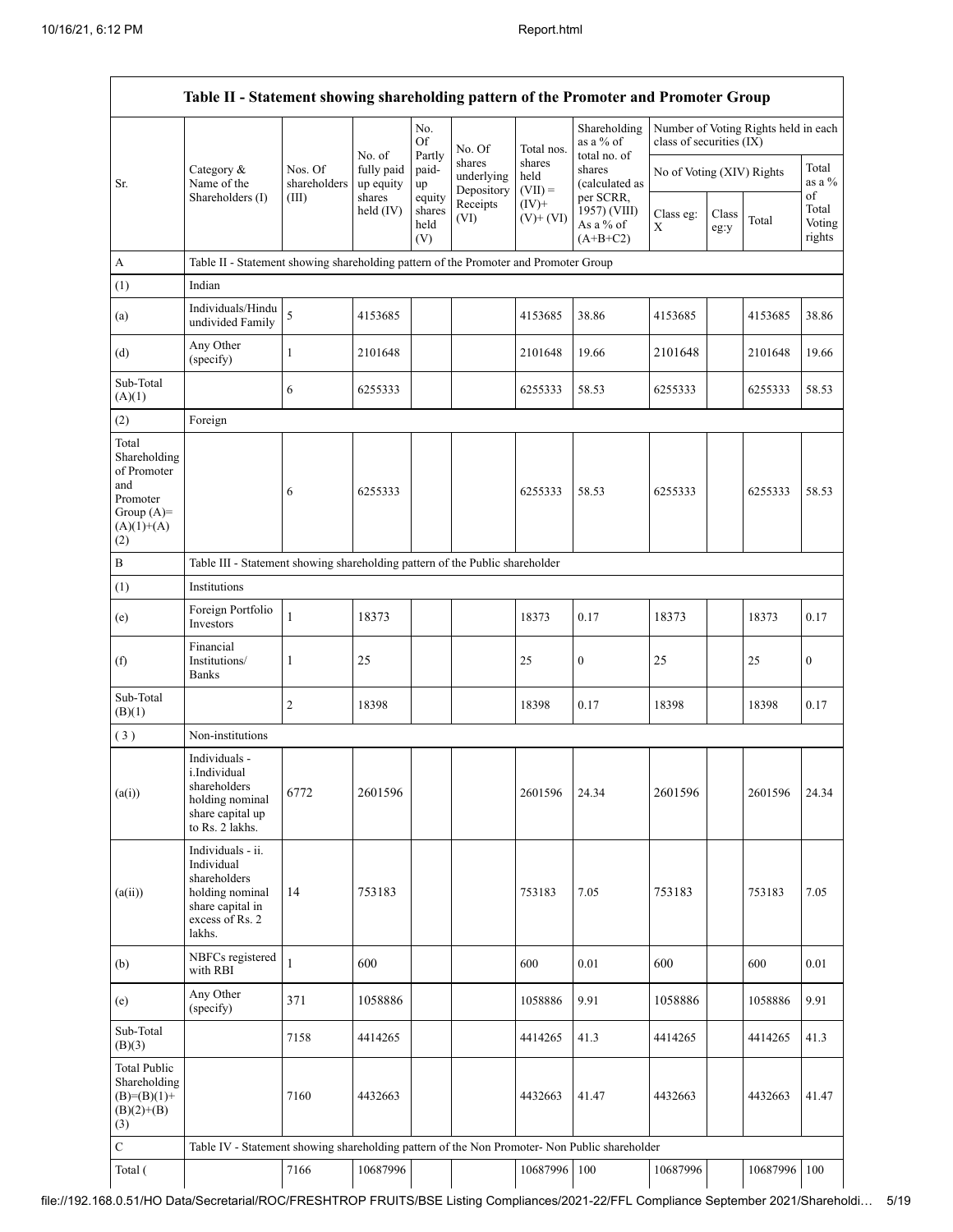## 10/16/21, 6:12 PM Report.html

| $A+B+C2$ )         |      |          |  |          |     |          |              |  |
|--------------------|------|----------|--|----------|-----|----------|--------------|--|
| Total<br>$(A+B+C)$ | 7166 | 10687996 |  | 10687996 | 100 | 10687996 | 10687996 100 |  |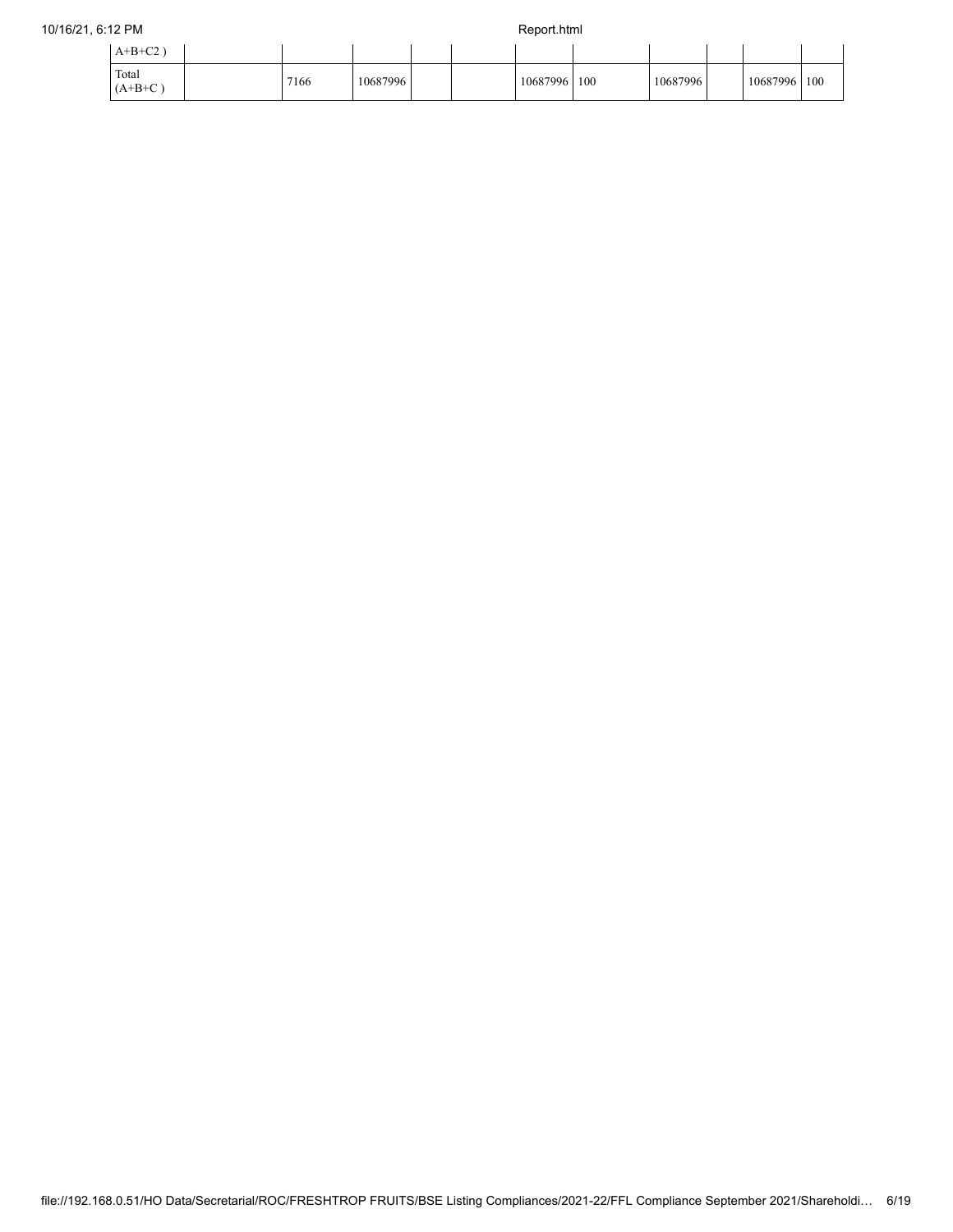| Table II - Statement showing shareholding pattern of the Promoter and Promoter Group    |                                                                                                                                                           |                                                                                      |                                                           |                                                                                                                    |                                        |                                                  |                                                                               |                                                         |                                       |  |  |
|-----------------------------------------------------------------------------------------|-----------------------------------------------------------------------------------------------------------------------------------------------------------|--------------------------------------------------------------------------------------|-----------------------------------------------------------|--------------------------------------------------------------------------------------------------------------------|----------------------------------------|--------------------------------------------------|-------------------------------------------------------------------------------|---------------------------------------------------------|---------------------------------------|--|--|
| Sr.                                                                                     | No. Of<br>No. of<br><b>Shares</b><br><b>Shares</b><br>Underlying<br>Outstanding<br>Outstanding<br>convertible<br>Warrants<br>securities<br>$(X_i)$<br>(X) | Underlying                                                                           | No. Of Shares<br>Underlying<br>Outstanding<br>convertible | Shareholding, as a %<br>assuming full conversion of<br>convertible securities (as a<br>percentage of diluted share | Number of<br>Locked in<br>shares (XII) |                                                  | Number of<br><b>Shares</b><br>pledged or<br>otherwise<br>encumbered<br>(XIII) |                                                         | Number of<br>equity shares<br>held in |  |  |
|                                                                                         |                                                                                                                                                           |                                                                                      | securities and<br>No. Of Warrants<br>(Xi)(a)              | capital) $(XI) = (VII)+(X) As$<br>a % of $(A+B+C2)$                                                                |                                        | As a<br>$%$ of<br>total<br>Shares<br>held<br>(b) | No.<br>(a)                                                                    | As a<br>$%$ of<br>total<br><b>Shares</b><br>held<br>(b) | dematerialized<br>form $(XIV)$        |  |  |
| A                                                                                       |                                                                                                                                                           | Table II - Statement showing shareholding pattern of the Promoter and Promoter Group |                                                           |                                                                                                                    |                                        |                                                  |                                                                               |                                                         |                                       |  |  |
| (1)                                                                                     | Indian                                                                                                                                                    |                                                                                      |                                                           |                                                                                                                    |                                        |                                                  |                                                                               |                                                         |                                       |  |  |
| (a)                                                                                     |                                                                                                                                                           |                                                                                      |                                                           | 38.86                                                                                                              |                                        |                                                  |                                                                               |                                                         | 4153685                               |  |  |
| (d)                                                                                     |                                                                                                                                                           |                                                                                      |                                                           | 19.66                                                                                                              |                                        |                                                  |                                                                               |                                                         | 2101648                               |  |  |
| Sub-Total (A)<br>(1)                                                                    |                                                                                                                                                           |                                                                                      |                                                           | 58.53                                                                                                              |                                        |                                                  |                                                                               |                                                         | 6255333                               |  |  |
| (2)                                                                                     | Foreign                                                                                                                                                   |                                                                                      |                                                           |                                                                                                                    |                                        |                                                  |                                                                               |                                                         |                                       |  |  |
| Total<br>Shareholding<br>of Promoter<br>and Promoter<br>Group $(A)=$<br>$(A)(1)+(A)(2)$ |                                                                                                                                                           |                                                                                      |                                                           | 58.53                                                                                                              |                                        |                                                  |                                                                               |                                                         | 6255333                               |  |  |
| $\, {\bf B}$                                                                            |                                                                                                                                                           |                                                                                      |                                                           | Table III - Statement showing shareholding pattern of the Public shareholder                                       |                                        |                                                  |                                                                               |                                                         |                                       |  |  |
| (1)                                                                                     | Institutions                                                                                                                                              |                                                                                      |                                                           |                                                                                                                    |                                        |                                                  |                                                                               |                                                         |                                       |  |  |
| (e)                                                                                     |                                                                                                                                                           |                                                                                      |                                                           | 0.17                                                                                                               |                                        |                                                  |                                                                               |                                                         | 18373                                 |  |  |
| (f)                                                                                     |                                                                                                                                                           |                                                                                      |                                                           | $\boldsymbol{0}$                                                                                                   |                                        |                                                  |                                                                               |                                                         | 25                                    |  |  |
| Sub-Total (B)<br>(1)                                                                    |                                                                                                                                                           |                                                                                      |                                                           | 0.17                                                                                                               |                                        |                                                  |                                                                               |                                                         | 18398                                 |  |  |
| (3)                                                                                     | Non-institutions                                                                                                                                          |                                                                                      |                                                           |                                                                                                                    |                                        |                                                  |                                                                               |                                                         |                                       |  |  |
| (a(i))                                                                                  |                                                                                                                                                           |                                                                                      |                                                           | 24.34                                                                                                              |                                        |                                                  |                                                                               |                                                         | 2477192                               |  |  |
| (a(ii))                                                                                 |                                                                                                                                                           |                                                                                      |                                                           | 7.05                                                                                                               |                                        |                                                  |                                                                               |                                                         | 753183                                |  |  |
| (b)                                                                                     |                                                                                                                                                           |                                                                                      |                                                           | 0.01                                                                                                               |                                        |                                                  |                                                                               |                                                         | 600                                   |  |  |
| (e)                                                                                     |                                                                                                                                                           |                                                                                      |                                                           | 9.91                                                                                                               |                                        |                                                  |                                                                               |                                                         | 1007886                               |  |  |
| Sub-Total (B)<br>(3)                                                                    |                                                                                                                                                           |                                                                                      |                                                           | 41.3                                                                                                               |                                        |                                                  |                                                                               |                                                         | 4238861                               |  |  |
| <b>Total Public</b><br>Shareholding<br>$(B)= (B)(1) +$<br>$(B)(2)+(B)(3)$               |                                                                                                                                                           |                                                                                      |                                                           | 41.47                                                                                                              |                                        |                                                  |                                                                               |                                                         | 4257259                               |  |  |
| ${\bf C}$                                                                               |                                                                                                                                                           |                                                                                      |                                                           | Table IV - Statement showing shareholding pattern of the Non Promoter- Non Public shareholder                      |                                        |                                                  |                                                                               |                                                         |                                       |  |  |
| Total (<br>$A+B+C2$ )                                                                   |                                                                                                                                                           |                                                                                      |                                                           | 100                                                                                                                |                                        |                                                  |                                                                               |                                                         | 10512592                              |  |  |
| Total (A+B+C<br>$\mathcal{Y}$                                                           |                                                                                                                                                           |                                                                                      |                                                           | 100                                                                                                                |                                        |                                                  |                                                                               |                                                         | 10512592                              |  |  |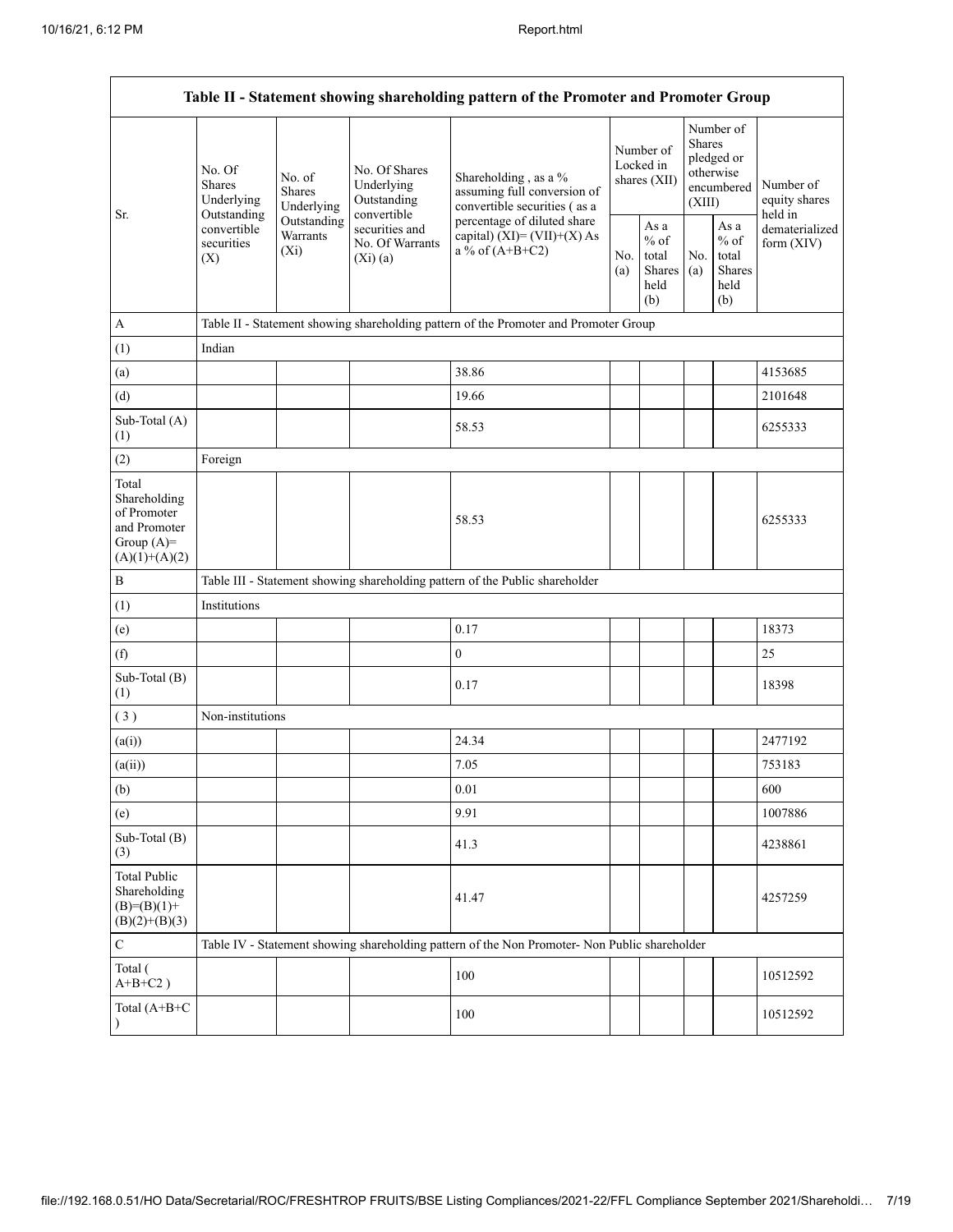|                                                                                                                                                                                             | <b>Individuals/Hindu undivided Family</b>                     |                                             |                                       |                           |                                      |                          |  |  |  |  |
|---------------------------------------------------------------------------------------------------------------------------------------------------------------------------------------------|---------------------------------------------------------------|---------------------------------------------|---------------------------------------|---------------------------|--------------------------------------|--------------------------|--|--|--|--|
| Searial No.                                                                                                                                                                                 | $\mathbf{1}$                                                  | $\overline{\mathbf{c}}$                     | $\overline{3}$                        | $\overline{4}$            | 5                                    |                          |  |  |  |  |
| Name of the<br>Shareholders (I)                                                                                                                                                             | <b>MAYANK</b><br><b>RAMESH</b><br><b>TANDON</b>               | ASHOK<br><b>VISHINDAS</b><br><b>MOTIANI</b> | <b>NANITA ASHOK</b><br><b>MOTIANI</b> | PRIYANKA<br><b>TANDON</b> | <b>DIPTI ASHOK</b><br><b>MOTIANI</b> | Click here to<br>go back |  |  |  |  |
| PAN (II)                                                                                                                                                                                    | AARPT3422C                                                    | ABCPM8237G                                  | ACDPM5531B                            | ADKPM4788Q                | ANWPM2418B                           | Total                    |  |  |  |  |
| No. of fully paid<br>up equity shares<br>$held$ (IV)                                                                                                                                        | 439676                                                        | 1546398                                     | 855442                                | 580205                    | 731964                               | 4153685                  |  |  |  |  |
| No. Of Partly paid-<br>up equity shares<br>held(V)                                                                                                                                          |                                                               |                                             |                                       |                           |                                      |                          |  |  |  |  |
| No. Of shares<br>underlying<br>Depository<br>Receipts (VI)                                                                                                                                  |                                                               |                                             |                                       |                           |                                      |                          |  |  |  |  |
| Total nos. shares<br>held $(VII) = (IV) +$<br>$(V)$ + $(VI)$                                                                                                                                | 439676                                                        | 1546398                                     | 855442                                | 580205                    | 731964                               | 4153685                  |  |  |  |  |
| Shareholding as a<br>% of total no. of<br>shares (calculated<br>as per SCRR,<br>1957) (VIII) As a<br>% of $(A+B+C2)$                                                                        | 4.11                                                          | 14.47                                       | 8                                     | 5.43                      | 6.85                                 | 38.86                    |  |  |  |  |
|                                                                                                                                                                                             | Number of Voting Rights held in each class of securities (IX) |                                             |                                       |                           |                                      |                          |  |  |  |  |
| Class eg:X                                                                                                                                                                                  | 439676                                                        | 1546398                                     | 855442                                | 580205                    | 731964                               | 4153685                  |  |  |  |  |
| Class eg:y                                                                                                                                                                                  |                                                               |                                             |                                       |                           |                                      |                          |  |  |  |  |
| Total                                                                                                                                                                                       | 439676                                                        | 1546398                                     | 855442                                | 580205                    | 731964                               | 4153685                  |  |  |  |  |
| Total as a % of<br>Total Voting rights                                                                                                                                                      | 4.11                                                          | 14.47                                       | 8                                     | 5.43                      | 6.85                                 | 38.86                    |  |  |  |  |
| No. Of Shares<br>Underlying<br>Outstanding<br>convertible<br>securities $(X)$                                                                                                               |                                                               |                                             |                                       |                           |                                      |                          |  |  |  |  |
| No. of Shares<br>Underlying<br>Outstanding<br>Warrants (Xi)                                                                                                                                 |                                                               |                                             |                                       |                           |                                      |                          |  |  |  |  |
| No. Of Shares<br>Underlying<br>Outstanding<br>convertible<br>securities and No.<br>Of Warrants (Xi)<br>(a)                                                                                  |                                                               |                                             |                                       |                           |                                      |                          |  |  |  |  |
| Shareholding, as a<br>% assuming full<br>conversion of<br>convertible<br>securities (as a<br>percentage of<br>diluted share<br>capital) $(XI)$ =<br>$(VII)+(Xi)(a)$ As a<br>% of $(A+B+C2)$ | 4.11                                                          | 14.47                                       | 8                                     | 5.43                      | 6.85                                 | 38.86                    |  |  |  |  |
| Number of Locked in shares (XII)                                                                                                                                                            |                                                               |                                             |                                       |                           |                                      |                          |  |  |  |  |
| No. (a)                                                                                                                                                                                     |                                                               |                                             |                                       |                           |                                      |                          |  |  |  |  |
| As a % of total<br>Shares held (b)                                                                                                                                                          |                                                               |                                             |                                       |                           |                                      |                          |  |  |  |  |
|                                                                                                                                                                                             | Number of Shares pledged or otherwise encumbered (XIII)       |                                             |                                       |                           |                                      |                          |  |  |  |  |
| No. (a)                                                                                                                                                                                     |                                                               |                                             |                                       |                           |                                      |                          |  |  |  |  |

 $\overline{\phantom{a}}$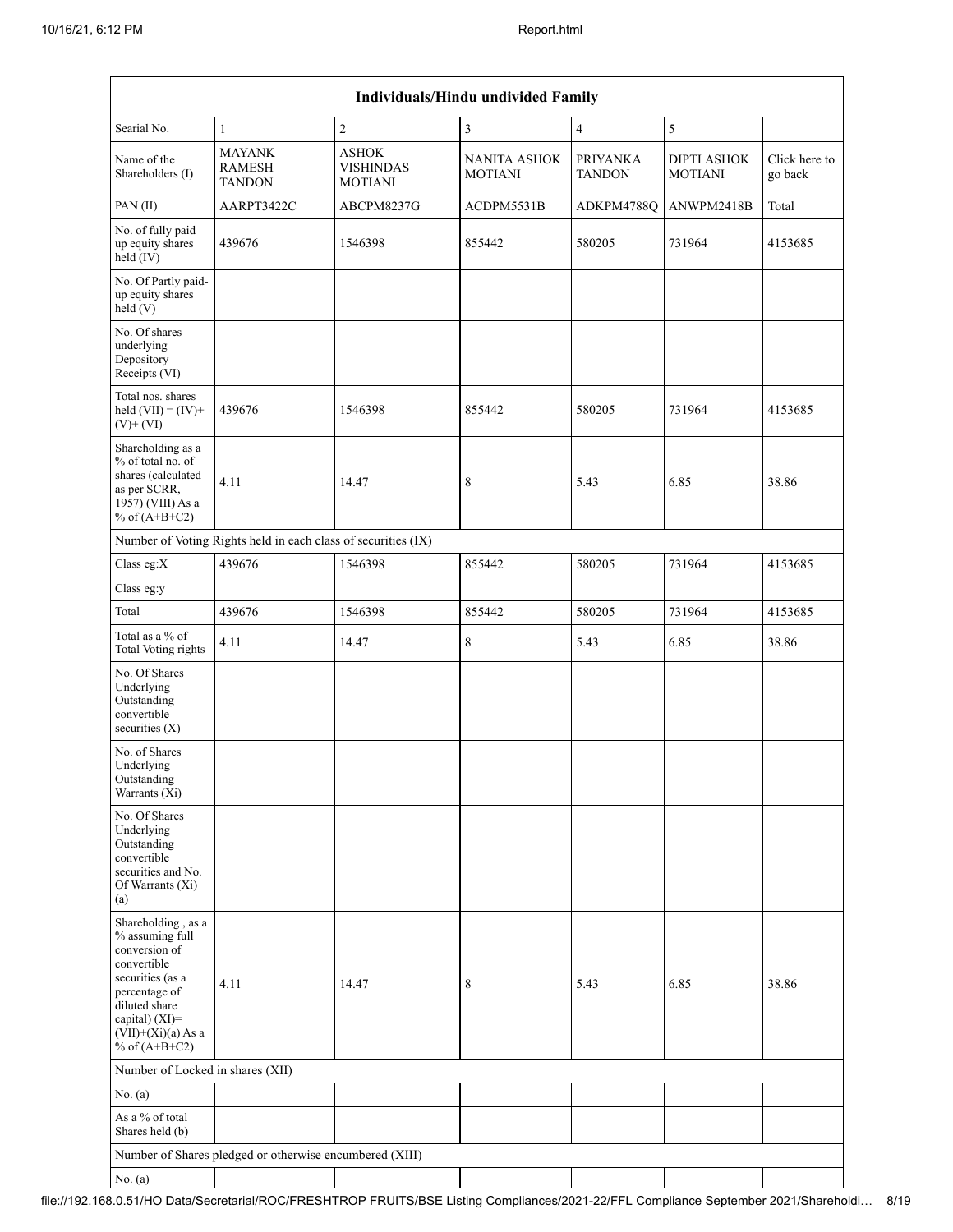| As a % of total<br>Shares held (b)                                   |                |          |          |                   |                |         |
|----------------------------------------------------------------------|----------------|----------|----------|-------------------|----------------|---------|
| Number of equity<br>shares held in<br>dematerialized<br>form $(XIV)$ | 439676         | 1546398  | 855442   | 580205            | 731964         | 4153685 |
| Reason for not providing PAN                                         |                |          |          |                   |                |         |
| Reason for not<br>providing PAN                                      |                |          |          |                   |                |         |
| Shareholder type                                                     | Promoter Group | Promoter | Promoter | Promoter<br>Group | Promoter Group |         |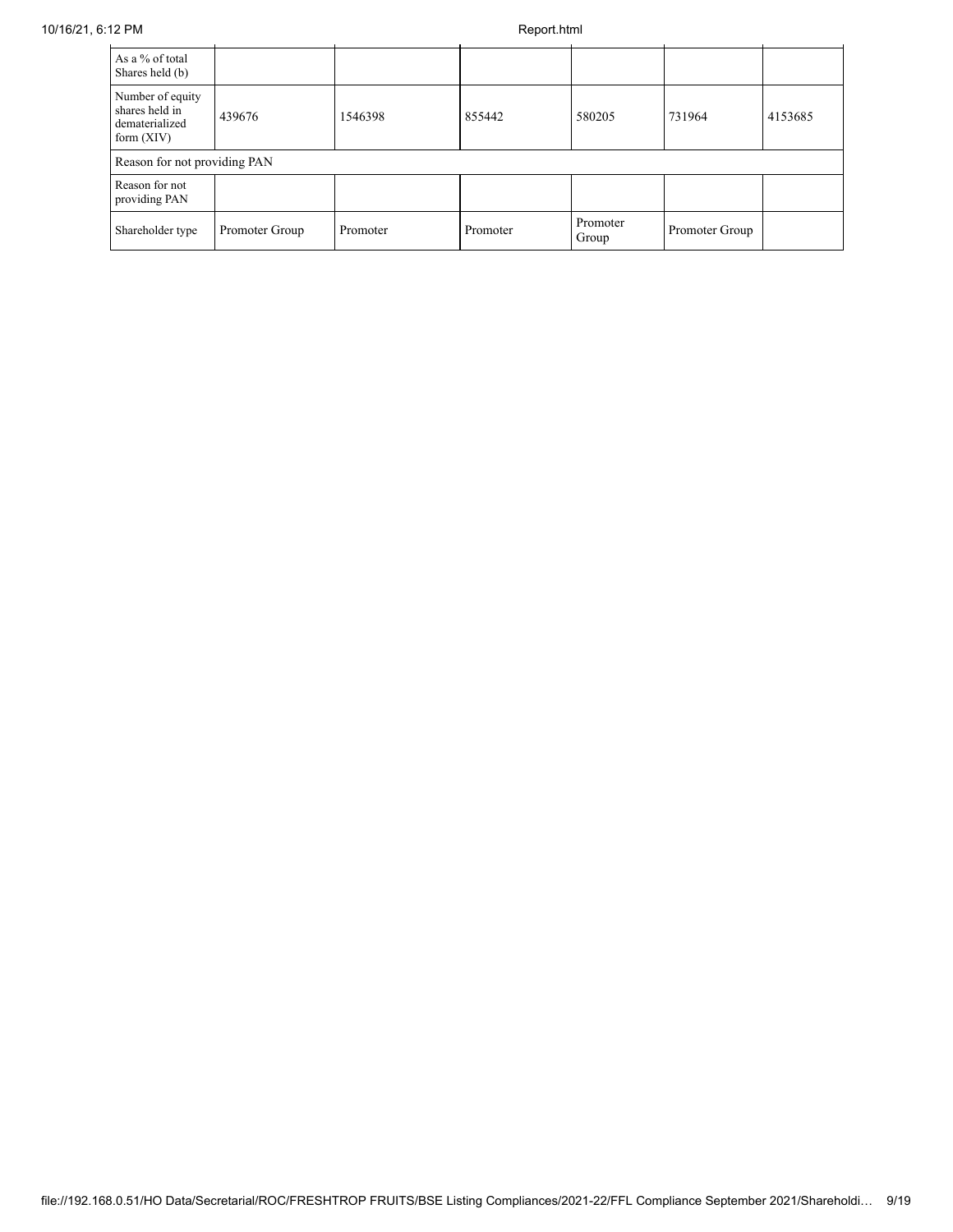| Any Other (specify)                                                                                                                                                                  |                                                               |                       |  |  |  |  |  |  |  |
|--------------------------------------------------------------------------------------------------------------------------------------------------------------------------------------|---------------------------------------------------------------|-----------------------|--|--|--|--|--|--|--|
| Searial No.                                                                                                                                                                          | $\mathbf{1}$                                                  |                       |  |  |  |  |  |  |  |
| Category                                                                                                                                                                             | <b>Bodies Corporate</b>                                       | Click here to go back |  |  |  |  |  |  |  |
| Name of the<br>Shareholders (I)                                                                                                                                                      | FRESHCAP FOODSTUFF LLP                                        |                       |  |  |  |  |  |  |  |
| PAN(II)                                                                                                                                                                              | AAEFF2382A                                                    | Total                 |  |  |  |  |  |  |  |
| No. of the<br>Shareholders (I)                                                                                                                                                       | 1                                                             | $\mathbf{1}$          |  |  |  |  |  |  |  |
| No. of fully paid<br>up equity shares<br>$\text{held} (IV)$                                                                                                                          | 2101648                                                       | 2101648               |  |  |  |  |  |  |  |
| No. Of Partly paid-<br>up equity shares<br>held $(V)$                                                                                                                                |                                                               |                       |  |  |  |  |  |  |  |
| No. Of shares<br>underlying<br>Depository<br>Receipts (VI)                                                                                                                           |                                                               |                       |  |  |  |  |  |  |  |
| Total nos. shares<br>held $(VII) = (IV) +$<br>$(V)$ + $(VI)$                                                                                                                         | 2101648                                                       | 2101648               |  |  |  |  |  |  |  |
| Shareholding as a<br>% of total no. of<br>shares (calculated<br>as per SCRR,<br>1957) (VIII) As a<br>% of $(A+B+C2)$                                                                 | 19.66                                                         | 19.66                 |  |  |  |  |  |  |  |
|                                                                                                                                                                                      | Number of Voting Rights held in each class of securities (IX) |                       |  |  |  |  |  |  |  |
| Class eg: X                                                                                                                                                                          | 2101648                                                       | 2101648               |  |  |  |  |  |  |  |
| Class eg:y                                                                                                                                                                           |                                                               |                       |  |  |  |  |  |  |  |
| Total                                                                                                                                                                                | 2101648                                                       | 2101648               |  |  |  |  |  |  |  |
| Total as a % of<br>Total Voting rights                                                                                                                                               | 19.66                                                         | 19.66                 |  |  |  |  |  |  |  |
| No. Of Shares<br>Underlying<br>Outstanding<br>convertible<br>securities $(X)$                                                                                                        |                                                               |                       |  |  |  |  |  |  |  |
| No. of Shares<br>Underlying<br>Outstanding<br>Warrants (Xi)                                                                                                                          |                                                               |                       |  |  |  |  |  |  |  |
| No. Of Shares<br>Underlying<br>Outstanding<br>convertible<br>securities and No.<br>Of Warrants (Xi)<br>(a)                                                                           |                                                               |                       |  |  |  |  |  |  |  |
| Shareholding, as a<br>% assuming full<br>conversion of<br>convertible<br>securities (as a<br>percentage of<br>diluted share<br>capital) (XI)=<br>$(VII)+(X)$ As a %<br>of $(A+B+C2)$ | 19.66                                                         | 19.66                 |  |  |  |  |  |  |  |
| Number of Locked in shares (XII)                                                                                                                                                     |                                                               |                       |  |  |  |  |  |  |  |
| No. $(a)$                                                                                                                                                                            |                                                               |                       |  |  |  |  |  |  |  |
| As a % of total                                                                                                                                                                      |                                                               |                       |  |  |  |  |  |  |  |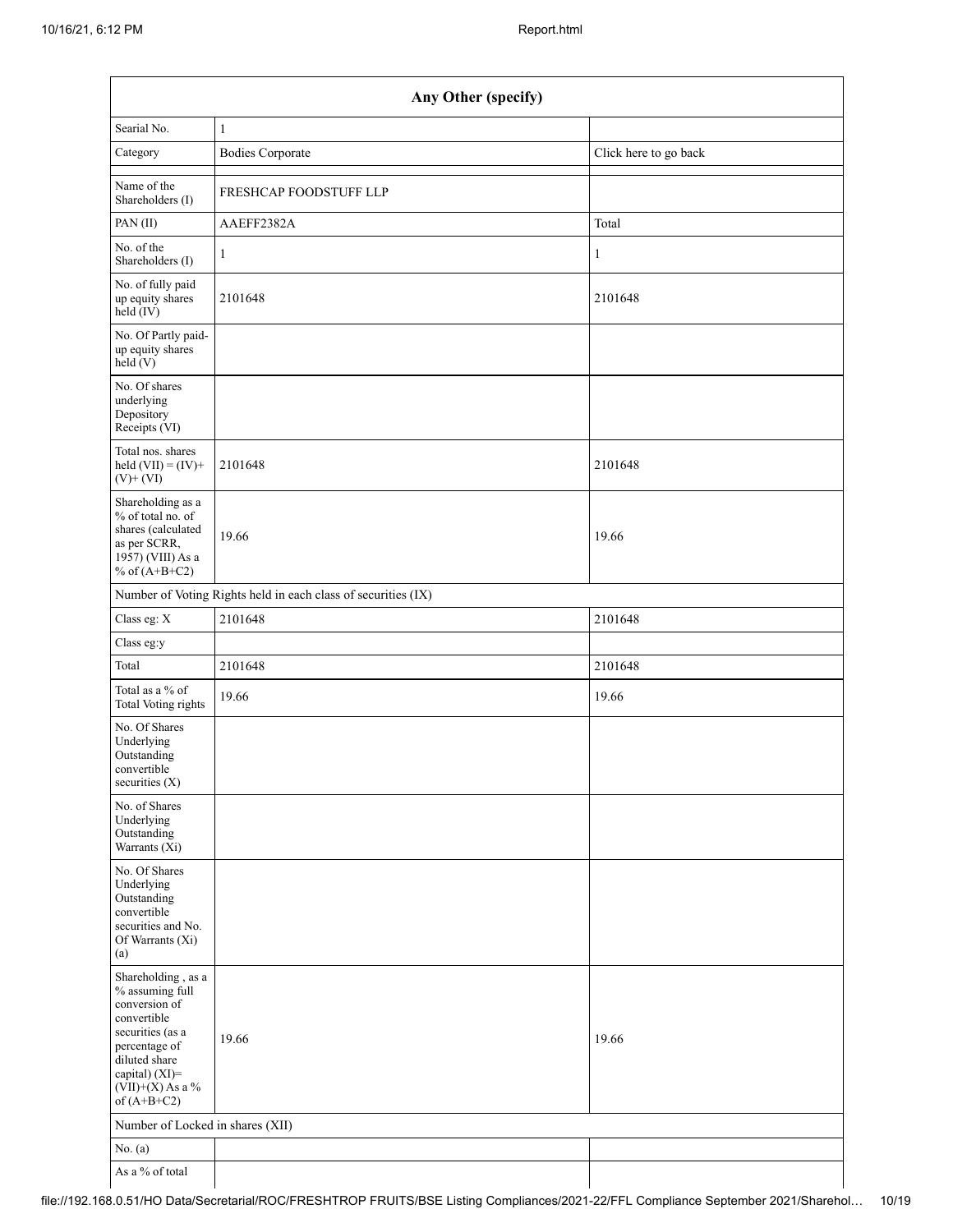10/16/21, 6:12 PM Report.html

| Shares held (b)                                                      |                              |         |  |  |  |  |  |  |  |
|----------------------------------------------------------------------|------------------------------|---------|--|--|--|--|--|--|--|
| Number of Shares pledged or otherwise encumbered (XIII)              |                              |         |  |  |  |  |  |  |  |
| No. $(a)$                                                            |                              |         |  |  |  |  |  |  |  |
| As a % of total<br>Shares held (b)                                   |                              |         |  |  |  |  |  |  |  |
| Number of equity<br>shares held in<br>dematerialized<br>form $(XIV)$ | 2101648                      | 2101648 |  |  |  |  |  |  |  |
|                                                                      | Reason for not providing PAN |         |  |  |  |  |  |  |  |
| Reason for not<br>providing PAN                                      |                              |         |  |  |  |  |  |  |  |
| Shareholder type                                                     | Promoter                     |         |  |  |  |  |  |  |  |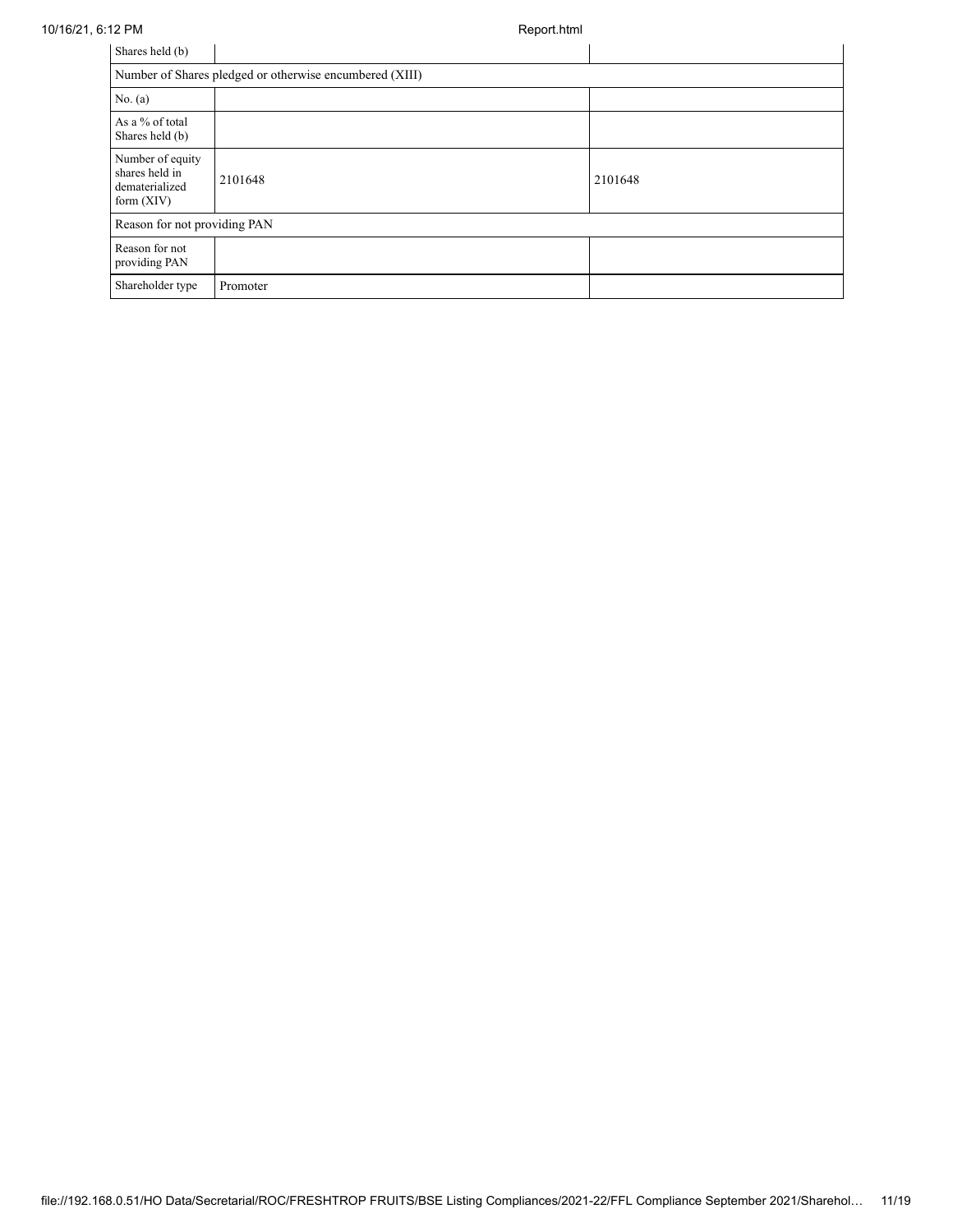|                                                                                                                                                                                      | Individuals - ii. Individual shareholders holding nominal share capital in excess of Rs. 2 lakhs. |                      |                       |
|--------------------------------------------------------------------------------------------------------------------------------------------------------------------------------------|---------------------------------------------------------------------------------------------------|----------------------|-----------------------|
| Searial No.                                                                                                                                                                          | $\,1\,$                                                                                           | $\overline{2}$       |                       |
| Name of the<br>Shareholders (I)                                                                                                                                                      | AVINASH PARSRAM WADHWA                                                                            | SHITAL NAVIN AGARWAL | Click here to go back |
| PAN(II)                                                                                                                                                                              | AAIPW9608A                                                                                        | ABHPA2123J           | Total                 |
| No. of fully paid<br>up equity shares<br>$held$ (IV)                                                                                                                                 | 135000                                                                                            | 125630               | 260630                |
| No. Of Partly paid-<br>up equity shares<br>held(V)                                                                                                                                   |                                                                                                   |                      |                       |
| No. Of shares<br>underlying<br>Depository<br>Receipts (VI)                                                                                                                           |                                                                                                   |                      |                       |
| Total nos. shares<br>held $(VII) = (IV) +$<br>$(V)$ + $(VI)$                                                                                                                         | 135000                                                                                            | 125630               | 260630                |
| Shareholding as a<br>% of total no. of<br>shares (calculated<br>as per SCRR,<br>1957) (VIII) As a<br>% of $(A+B+C2)$                                                                 | 1.26                                                                                              | 1.18                 | 2.44                  |
|                                                                                                                                                                                      | Number of Voting Rights held in each class of securities (IX)                                     |                      |                       |
| Class eg: X                                                                                                                                                                          | 135000                                                                                            | 125630               | 260630                |
| Class eg:y                                                                                                                                                                           |                                                                                                   |                      |                       |
| Total                                                                                                                                                                                | 135000                                                                                            | 125630               | 260630                |
| Total as a % of<br>Total Voting rights                                                                                                                                               | 1.26                                                                                              | 1.18                 | 2.44                  |
| No. Of Shares<br>Underlying<br>Outstanding<br>convertible<br>securities $(X)$                                                                                                        |                                                                                                   |                      |                       |
| No. of Shares<br>Underlying<br>Outstanding<br>Warrants (Xi)                                                                                                                          |                                                                                                   |                      |                       |
| No. Of Shares<br>Underlying<br>Outstanding<br>convertible<br>securities and No.<br>Of Warrants (Xi)<br>(a)                                                                           |                                                                                                   |                      |                       |
| Shareholding, as a<br>% assuming full<br>conversion of<br>convertible<br>securities (as a<br>percentage of<br>diluted share<br>capital) (XI)=<br>$(VII)+(X)$ As a %<br>of $(A+B+C2)$ | 1.26                                                                                              | 1.18                 | 2.44                  |
| Number of Locked in shares (XII)                                                                                                                                                     |                                                                                                   |                      |                       |
| No. (a)                                                                                                                                                                              |                                                                                                   |                      |                       |
| As a % of total<br>Shares held (b)                                                                                                                                                   |                                                                                                   |                      |                       |
| Number of equity<br>shares held in<br>dematerialized<br>form $(XIV)$                                                                                                                 | 135000                                                                                            | 125630               | 260630                |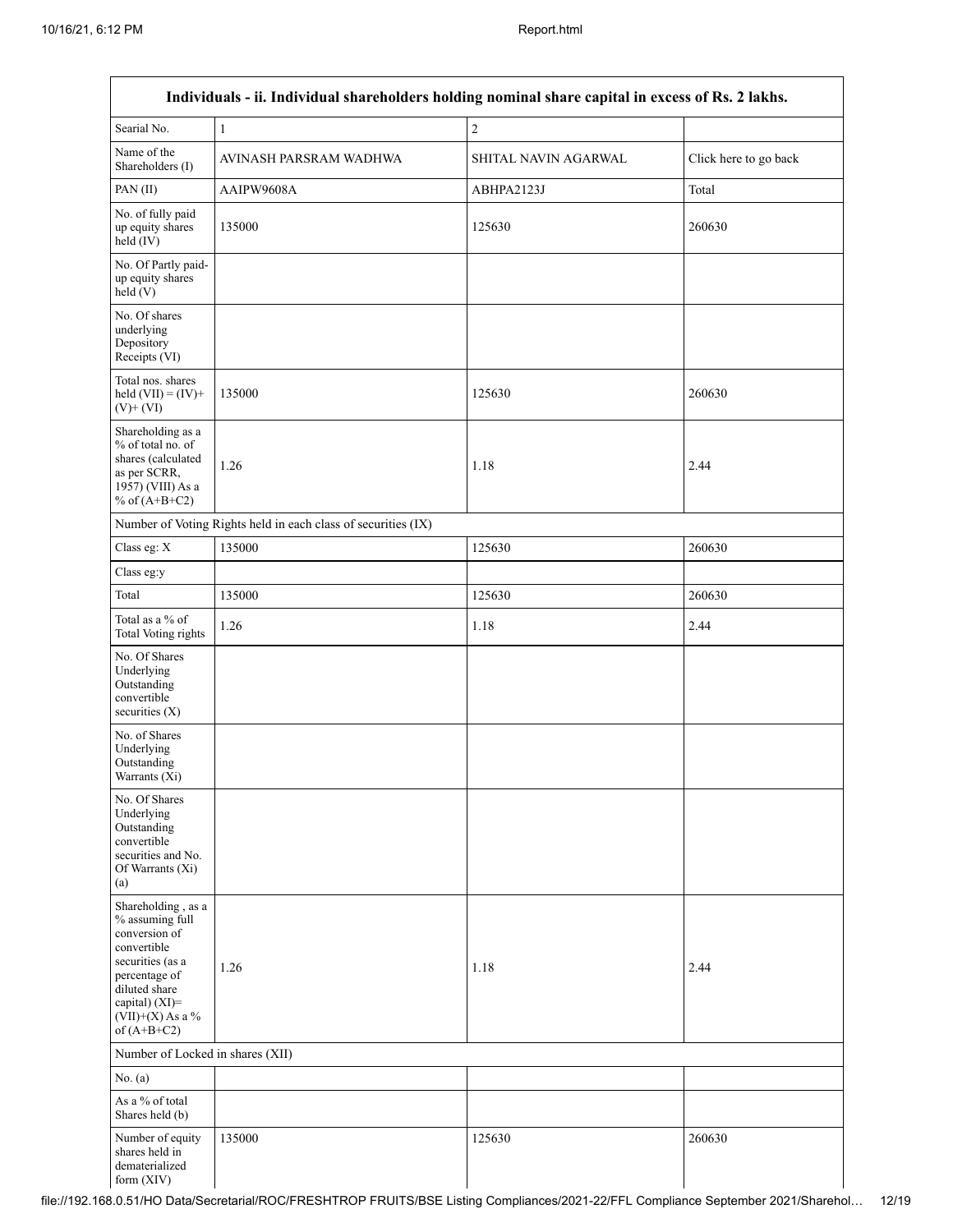| Reason for not providing PAN    |  |  |  |  |
|---------------------------------|--|--|--|--|
| Reason for not<br>providing PAN |  |  |  |  |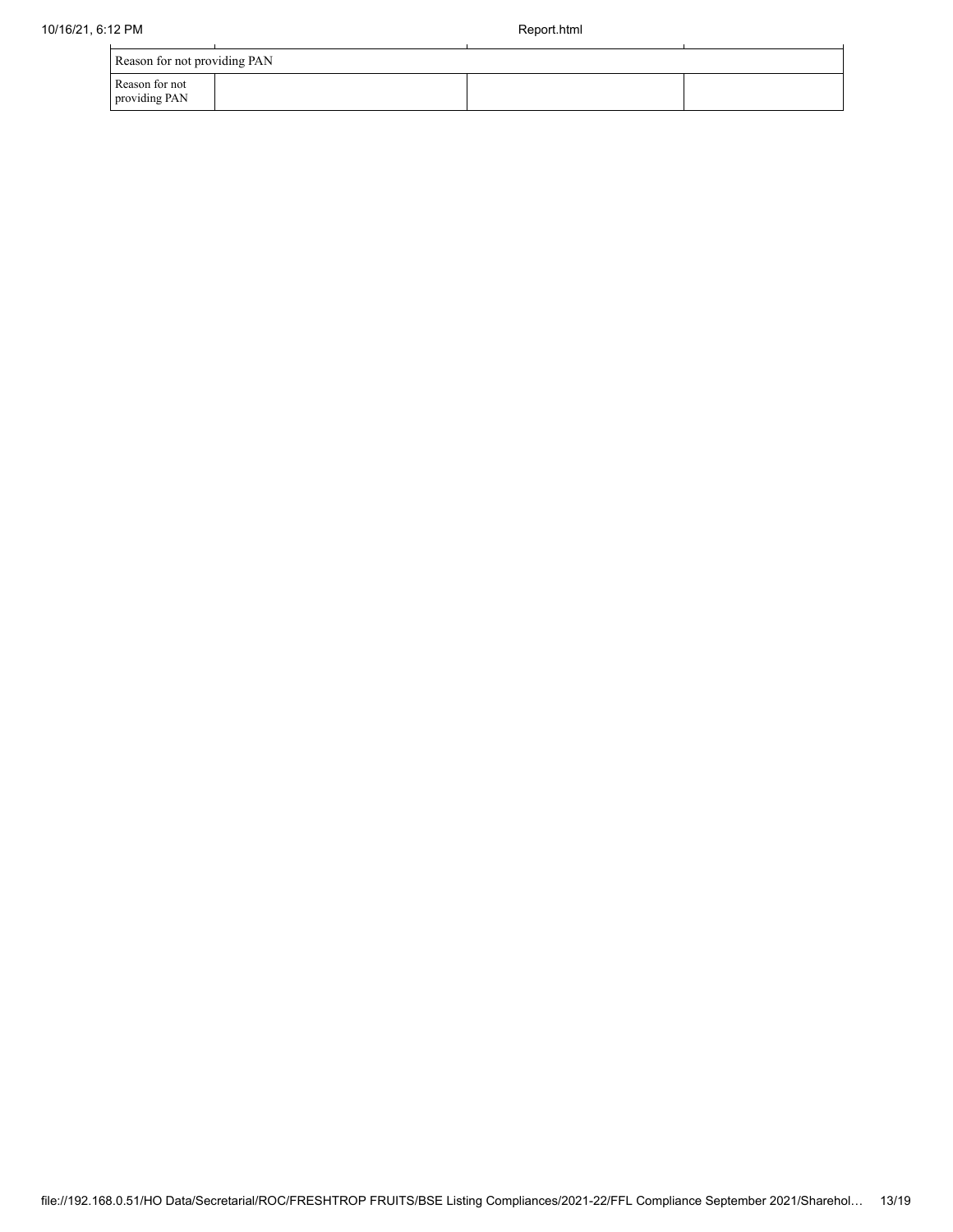| Any Other (specify)                                                                                                                                                                                                      |                                                               |                            |                     |                |                      |                      |                              |
|--------------------------------------------------------------------------------------------------------------------------------------------------------------------------------------------------------------------------|---------------------------------------------------------------|----------------------------|---------------------|----------------|----------------------|----------------------|------------------------------|
| Searial No.                                                                                                                                                                                                              | $\mathbf{1}$                                                  | $\overline{c}$             | 3                   | $\overline{4}$ | $\sqrt{5}$           | $\sqrt{6}$           | $\boldsymbol{7}$             |
| Category                                                                                                                                                                                                                 | <b>IEPF</b>                                                   | <b>Bodies</b><br>Corporate | Clearing<br>Members | HUF            | Foreign<br>Nationals | Foreign<br>Nationals | Non-Resident<br>Indian (NRI) |
| Category / More<br>than 1 percentage                                                                                                                                                                                     | More than 1 percentage of<br>shareholding                     | Category                   | Category            | Category       | Category             | Category             | Category                     |
| Name of the<br>Shareholders (I)                                                                                                                                                                                          | IEPF Authority - Ministry of<br>Corporate Affairs             |                            |                     |                |                      |                      |                              |
| PAN (II)                                                                                                                                                                                                                 | ZZZZZ9999Z                                                    |                            |                     |                |                      |                      |                              |
| No. of the<br>Shareholders (I)                                                                                                                                                                                           | $\mathbf{1}$                                                  | 59                         | 17                  | 163            | 38                   | 92                   | $\mathbf{1}$                 |
| No. of fully paid<br>up equity shares<br>held (IV)                                                                                                                                                                       | 214128                                                        | 301008                     | 4817                | 180066         | 32307                | 280560               | 46000                        |
| No. Of Partly paid-<br>up equity shares<br>held (V)                                                                                                                                                                      |                                                               |                            |                     |                |                      |                      |                              |
| No. Of shares<br>underlying<br>Depository<br>Receipts (VI)                                                                                                                                                               |                                                               |                            |                     |                |                      |                      |                              |
| Total nos. shares<br>held $(VII) = (IV) +$<br>$(V)$ + $(VI)$                                                                                                                                                             | 214128                                                        | 301008                     | 4817                | 180066         | 32307                | 280560               | 46000                        |
| Shareholding as a<br>% of total no. of<br>shares (calculated<br>as per SCRR,<br>1957) (VIII) As a<br>% of $(A+B+C2)$                                                                                                     | $\overline{c}$                                                | 2.82                       | 0.05                | 1.68           | 0.3                  | 2.63                 | 0.43                         |
|                                                                                                                                                                                                                          | Number of Voting Rights held in each class of securities (IX) |                            |                     |                |                      |                      |                              |
| Class eg: X                                                                                                                                                                                                              | 214128                                                        | 301008                     | 4817                | 180066         | 32307                | 280560               | 46000                        |
| Class eg:y                                                                                                                                                                                                               |                                                               |                            |                     |                |                      |                      |                              |
| Total                                                                                                                                                                                                                    | 214128                                                        | 301008                     | 4817                | 180066         | 32307                | 280560               | 46000                        |
| Total as a % of<br><b>Total Voting rights</b>                                                                                                                                                                            | 2                                                             | 2.82                       | 0.05                | 1.68           | 0.3                  | 2.63                 | 0.43                         |
| No. Of Shares<br>Underlying<br>Outstanding<br>convertible<br>securities $(X)$                                                                                                                                            |                                                               |                            |                     |                |                      |                      |                              |
| No. of Shares<br>Underlying<br>Outstanding<br>Warrants $(X_i)$                                                                                                                                                           |                                                               |                            |                     |                |                      |                      |                              |
| No. Of Shares<br>Underlying<br>Outstanding<br>convertible<br>securities and No.<br>Of Warrants (Xi)<br>(a)                                                                                                               |                                                               |                            |                     |                |                      |                      |                              |
| Shareholding, as a<br>% assuming full<br>conversion of<br>convertible<br>securities (as a<br>percentage of<br>diluted share<br>capital) (XI)=<br>$(VII)+(X)$ As a %<br>of $(A+B+C2)$<br>Number of Locked in shares (XII) | 2                                                             | 2.82                       | 0.05                | 1.68           | 0.3                  | 2.63                 | 0.43                         |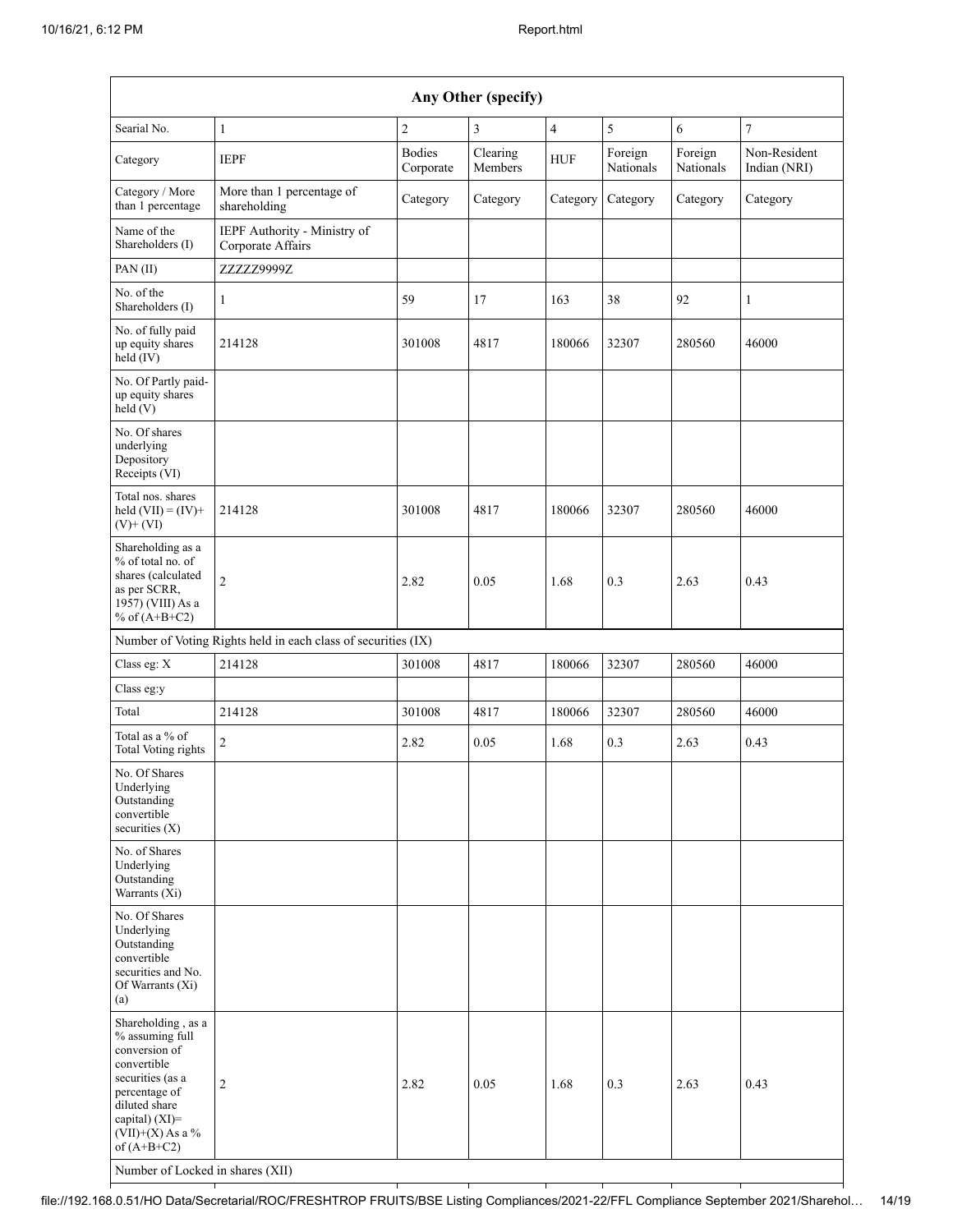| No. $(a)$                                                            |                        |        |      |        |       |        |              |
|----------------------------------------------------------------------|------------------------|--------|------|--------|-------|--------|--------------|
| As a % of total<br>Shares held (b)                                   |                        |        |      |        |       |        |              |
| Number of equity<br>shares held in<br>dematerialized<br>form $(XIV)$ | 214128                 | 296008 | 4817 | 180066 | 32307 | 280560 | $\mathbf{0}$ |
| Reason for not providing PAN                                         |                        |        |      |        |       |        |              |
| Reason for not<br>providing PAN                                      | Textual Information(1) |        |      |        |       |        |              |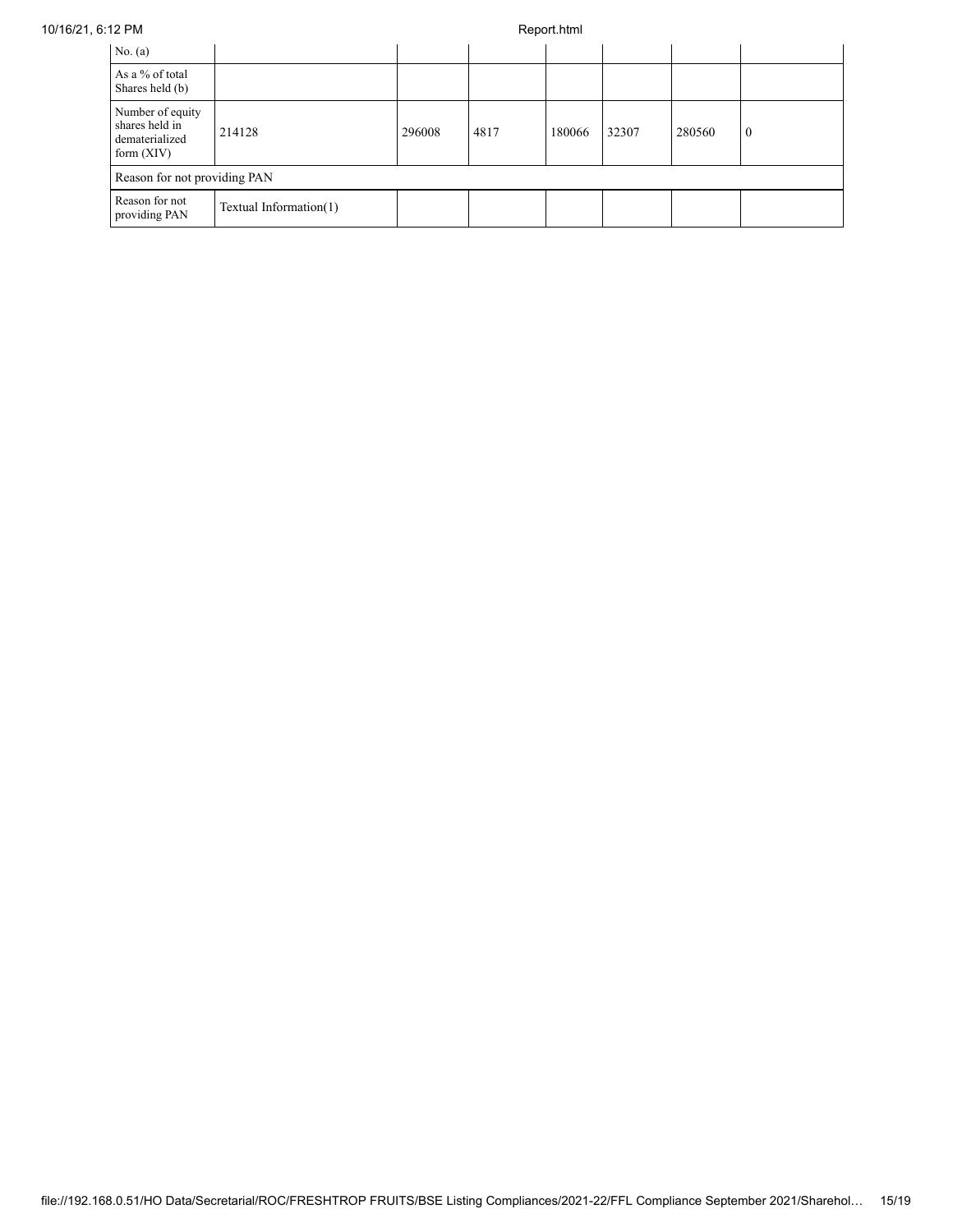| Any Other (specify)                                                                                                                                                                  |                                                               |  |  |  |
|--------------------------------------------------------------------------------------------------------------------------------------------------------------------------------------|---------------------------------------------------------------|--|--|--|
| Searial No.                                                                                                                                                                          |                                                               |  |  |  |
| Category                                                                                                                                                                             |                                                               |  |  |  |
| Category / More<br>than 1 percentage                                                                                                                                                 |                                                               |  |  |  |
| Name of the<br>Shareholders (I)                                                                                                                                                      | Click here to go back                                         |  |  |  |
| PAN(II)                                                                                                                                                                              | Total                                                         |  |  |  |
| No. of the<br>Shareholders (I)                                                                                                                                                       | 370                                                           |  |  |  |
| No. of fully paid<br>up equity shares<br>$\text{held} (IV)$                                                                                                                          | 844758                                                        |  |  |  |
| No. Of Partly paid-<br>up equity shares<br>held(V)                                                                                                                                   |                                                               |  |  |  |
| No. Of shares<br>underlying<br>Depository<br>Receipts (VI)                                                                                                                           |                                                               |  |  |  |
| Total nos. shares<br>held $(VII) = (IV) +$<br>$(V)$ + $(VI)$                                                                                                                         | 844758                                                        |  |  |  |
| Shareholding as a<br>% of total no. of<br>shares (calculated<br>as per SCRR,<br>1957) (VIII) As a<br>% of $(A+B+C2)$                                                                 | 7.91                                                          |  |  |  |
|                                                                                                                                                                                      | Number of Voting Rights held in each class of securities (IX) |  |  |  |
| Class eg: X                                                                                                                                                                          | 844758                                                        |  |  |  |
| Class eg:y                                                                                                                                                                           |                                                               |  |  |  |
| Total                                                                                                                                                                                | 844758                                                        |  |  |  |
| Total as a % of<br><b>Total Voting rights</b>                                                                                                                                        | 7.91                                                          |  |  |  |
| No. Of Shares<br>Underlying<br>Outstanding<br>convertible<br>securities $(X)$                                                                                                        |                                                               |  |  |  |
| No. of Shares<br>Underlying<br>Outstanding<br>Warrants (Xi)                                                                                                                          |                                                               |  |  |  |
| No. Of Shares<br>Underlying<br>Outstanding<br>convertible<br>securities and No.<br>Of Warrants (Xi)<br>(a)                                                                           |                                                               |  |  |  |
| Shareholding, as a<br>% assuming full<br>conversion of<br>convertible<br>securities (as a<br>percentage of<br>diluted share<br>capital) (XI)=<br>$(VII)+(X)$ As a %<br>of $(A+B+C2)$ | 7.91                                                          |  |  |  |
| Number of Locked in shares (XII)<br>No. (a)                                                                                                                                          |                                                               |  |  |  |

file://192.168.0.51/HO Data/Secretarial/ROC/FRESHTROP FRUITS/BSE Listing Compliances/2021-22/FFL Compliance September 2021/Sharehol… 16/19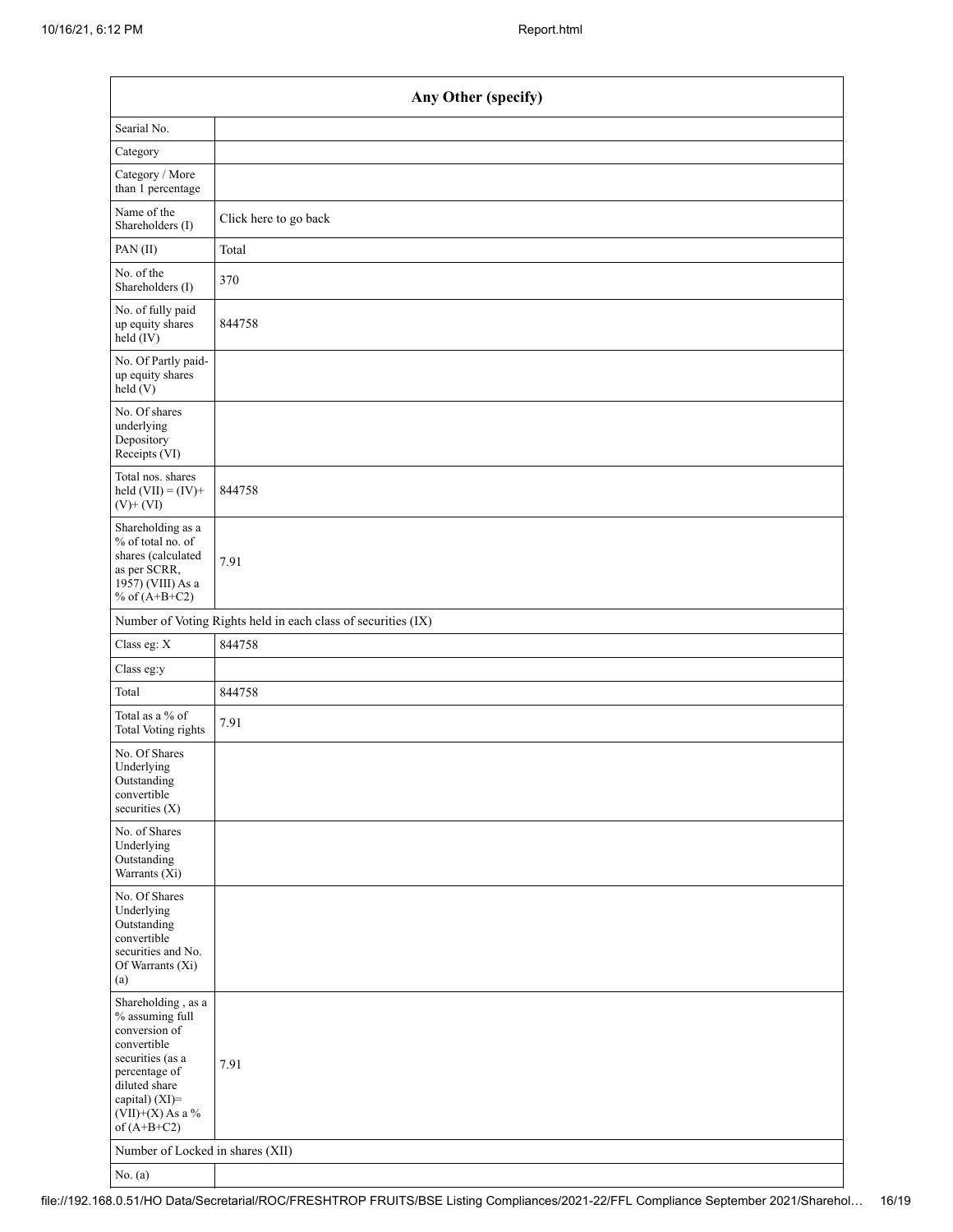## 10/16/21, 6:12 PM Report.html

| As a % of total<br>Shares held (b)                                   |        |
|----------------------------------------------------------------------|--------|
| Number of equity<br>shares held in<br>dematerialized<br>form $(XIV)$ | 793758 |
| Reason for not providing PAN                                         |        |
| Reason for not<br>providing PAN                                      |        |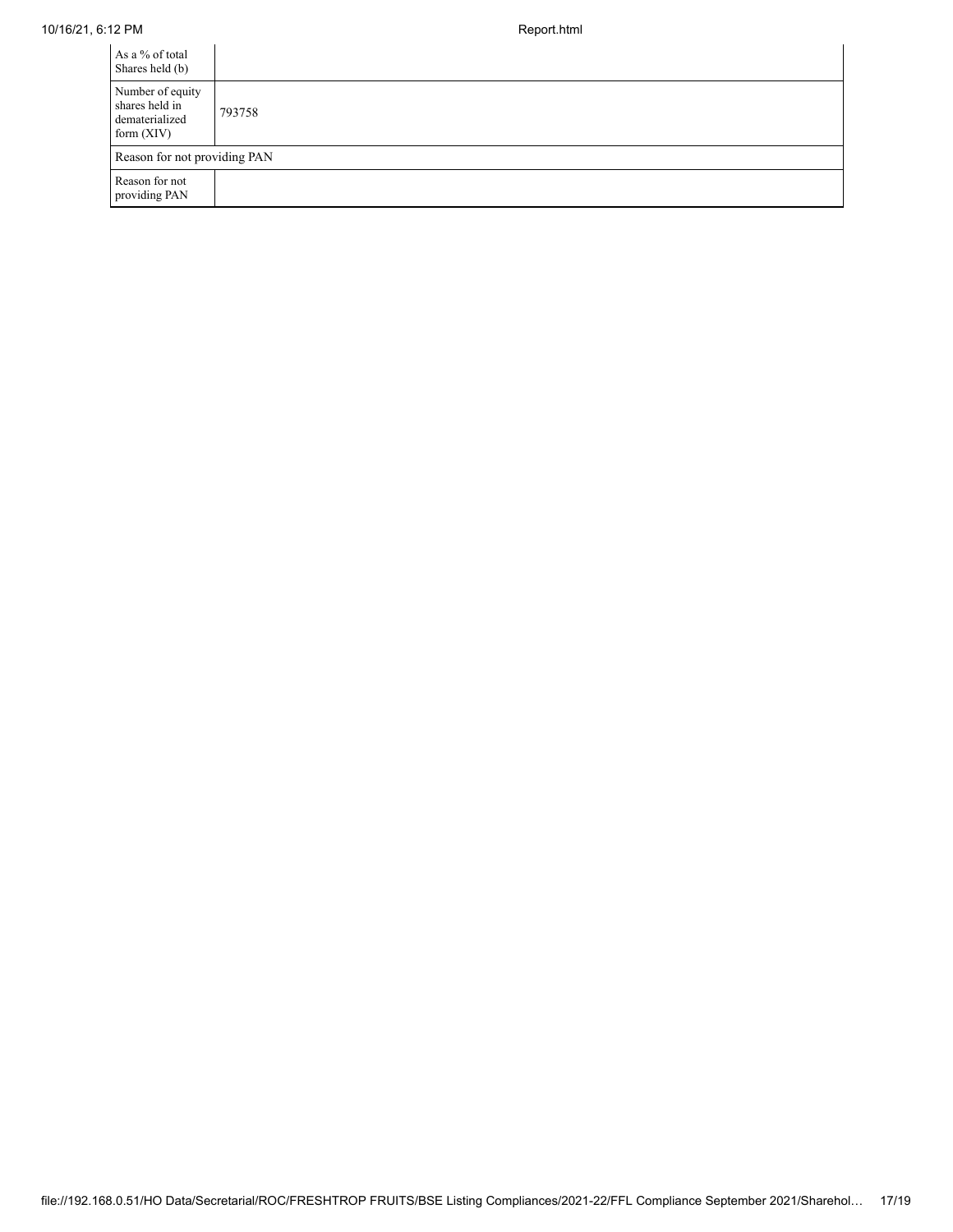| <b>Text Block</b>      |                |  |  |
|------------------------|----------------|--|--|
| Textual Information(1) | Not applicable |  |  |